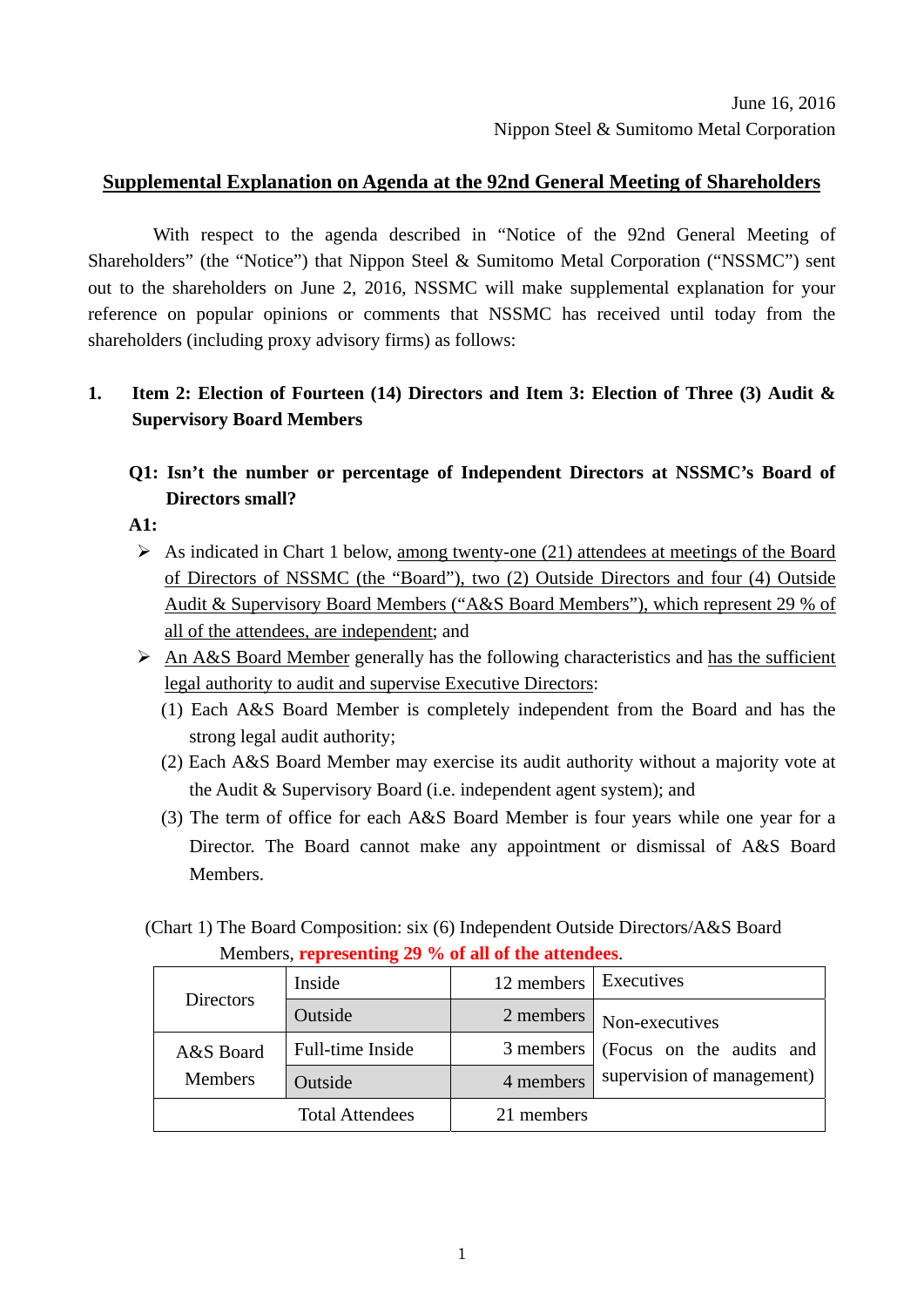# **Q2: Doesn't Mr. Katsunori Nagayasu, the incumbent A&S Board Member lack independence?**

**A2:** 

- $\triangleright$  NSSMC believes that there is no possibility of a conflict of interest between general shareholders and Mr. Katsunori Nagayasu as well as other Outside Directors and Outside A&S Board Members. NSSMC has reported Mr. Katsunori Nagayasu as an Independent A&S Board Member to each financial exchange in Japan and such reports have been accepted;
- Mr. Katsunori Nagayasu is not currently a Chairman, a President or other executives, but a Senior Advisor, of The Bank of Tokyo-Mitsubishi UFJ, Ltd., which is one of NSSMC's lenders;
- $\triangleright$  As Chart 2 below indicates, NSSMC has a wide range of debt funding sources, which is not limited to The Bank of Tokyo-Mitsubishi UFJ, Ltd.; and
- $\triangleright$  As described on page 54 of the Notice, the ownership percentage of The Bank of Tokyo-Mitsubishi UFJ, Ltd. in NSSMC's shares is only 1.5%.
- (Chart 2) Major Lenders (as of March 31, 2016): **the amount of funds borrowed from The Bank of Tokyo-Mitsubishi UFJ, Ltd. represents 11.6 % of NSSMC's total consolidated interest-bearing debt.**

| Lender                                   | Funds borrowed<br>(Billions of yen) | Percentage |
|------------------------------------------|-------------------------------------|------------|
| Sumitomo Mitsui Banking Corporation      | 273.1                               | 13.6%      |
| The Bank of Tokyo Mitsubishi UFJ, Ltd.   | 233.7                               | 11.6%      |
| Mizuho Bank, Ltd.                        | 231.1                               | 11.5%      |
| Sumitomo Mitsui Trust Bank, Limited      | 108.5                               | 5.4%       |
| Meiji Yasuda Life Insurance Company      | 106.9                               | 5.3%       |
| Total consolidated interest-bearing debt | 2008.2                              | 100%       |

# **2. Item 4: Approval for the Fair Rules for the Acquisition of Substantial Shareholdings (the "Plan")**

# **Q1: Considering that NSSMC has few risk of being acquired, isn't the Plan necessary? A1:**

- $\triangleright$  While NSSMC's market capitalization is currently the highest in the world steel sector, NSSMC believes that there is possibility that strategic buyers or others would emerge who intended to control over the management of NSSMC by acquiring substantial shareholdings in NSSMC's shares;
- $\triangleright$  NSSMC recognizes that the relevant Japanese legal systems, such as tender offer regulations, two-tiered takeover regulations, etc. are far less effective than those in Europe and the United States in terms of the protection of shareholders' rights, and that a bidder may, through a partial acquisition of NSSMC's shares, (i) acquire effective control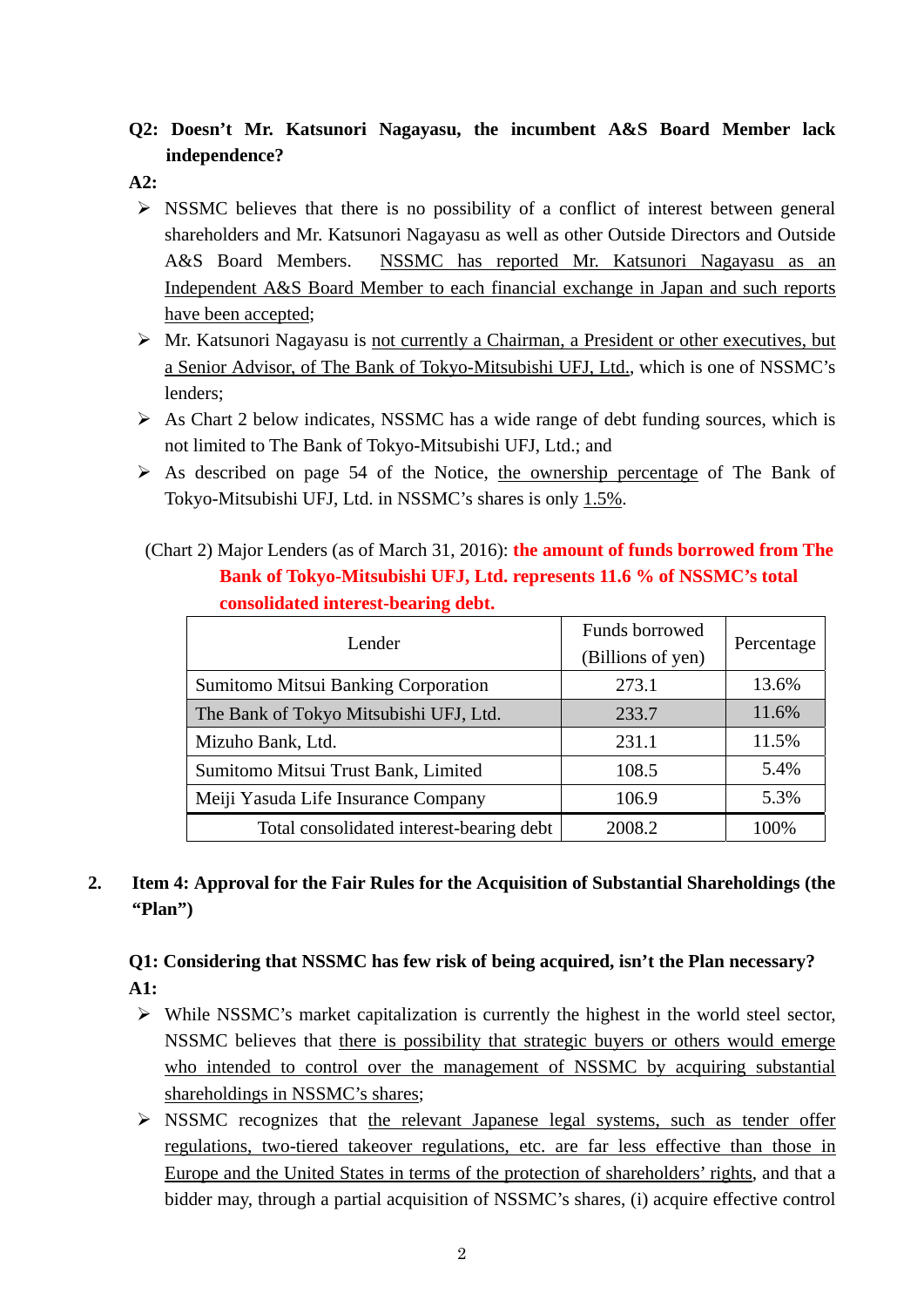of NSSMC for a smaller amount of investment, or (ii) easily engage in abusive takeover actions; and

 $\triangleright$  NSSMC believes that it is the Board's responsibility to put in place clear and transparent rules in order to prepare for potential disadvantages to the shareholders of NSSMC in the event a takeover proposal is made by a third party, and to create an environment in which the shareholders of NSSMC can make an appropriate judgment based on sufficient information and with a reasonable time period to consider the takeover proposal.

# **Q2: Isn't the number or percentage of Independent Directors at NSSMC's Board of Directors small?**

### **A2:**

- For NSSMC's Board independence and corporate governance structure to ensure objective decision-making by the Board, please see Q&A No,1 of Section 1 above;
- $\triangleright$  Unlike many Japanese companies' rules for the acquisition of substantial shareholdings being adopted by shareholders with countermeasures implemented by the resolution of the board of directors or a third-party committee, NSSMC has adopted "the Plan with countermeasures implemented via shareholder approval" where, in the event a takeover proposal is made by a bidder, the necessity of issuance of the stock acquisition rights by way of a gratis allotment as countermeasures is judged by the then shareholders of NSSMC; and
- $\triangleright$  Consequently, NSSMC believes that, irrespective of the number or percentage of Independent Outside Directors in NSSMC's Board, the Plan should adequately reflect the will of its shareholders in case shareholder's judgments on the necessity of countermeasures are made.

### **Q3: Isn't the triggering threshold of "15% or more" low?**

### **A3:**

- $\triangleright$  NSSMC adopted the threshold of "15% or more", considering the following points:
	- (1) The Companies Act of Japan and the Financial Instruments and Exchange Law of Japan set forth the substantial control standard to decide affiliated companies as "15% or more";
	- (2) The Foreign Exchange and Foreign Trade Act of Japan regulates, as inward direct investments, the acquisition of 10% or more of all of the outstanding shares in a Japanese listed company that engages in the subject businesses in light of potential significant adverse effect to the smooth management of the Japanese economy;
	- (3) NSSMC recognizes that "15% or more" threshold is common for rights plans in the United States, the country where rights plans originated;
	- (4) The size of the investment required for acquisition of 15% or more of NSSMC's shares is substantial, and it is assumed that the purpose of such substantial investment in NSSMC would be strategic (not portfolio investment); and
	- (5) In terms of the shareholder composition of NSSMC, the voting rights ratio of the biggest single shareholder is as low as 4%.